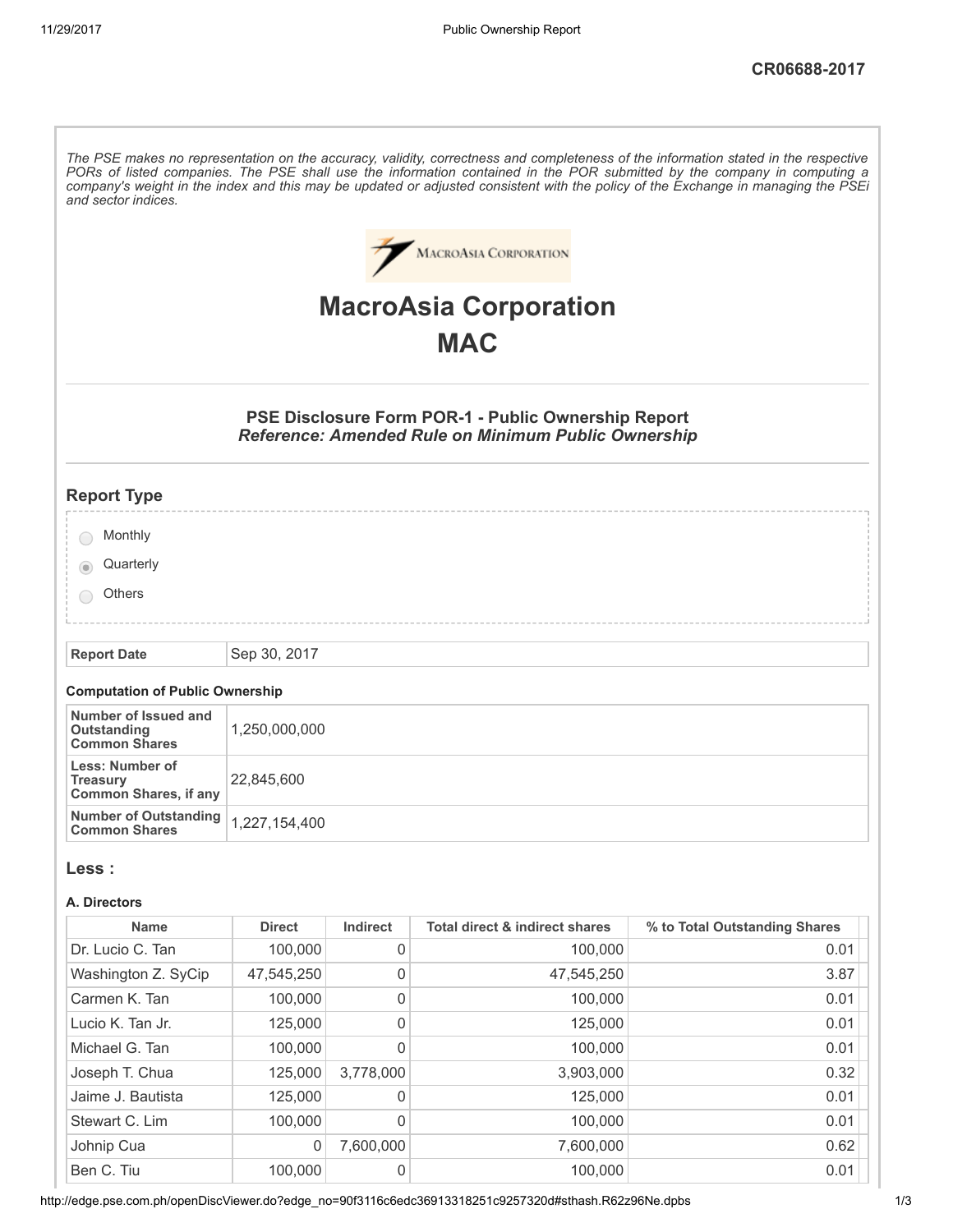## 11/29/2017 Public Ownership Report

| Prietr<br>M | $\sim$ $\sim$ |     | .000<br>ന          | $\sim$<br>u.u   |
|-------------|---------------|-----|--------------------|-----------------|
|             |               | 000 | 25C<br>БC<br>. U U | $\sim$<br>r. Uc |

## B. Officers

| <b>Name</b>                     | <b>Direct</b> | Indirect          | Total direct & indirect shares | % to Total Outstanding Shares |
|---------------------------------|---------------|-------------------|--------------------------------|-------------------------------|
| Atty. Florentino M. Herrera III |               | 230,000 5,368,952 | 5.598.952                      | 0.46                          |
|                                 | 230.000       | 5,368,952         | 5,598,952                      | 0.46                          |

## C. Principal/Substantial Stockholders

| <b>Name</b> | <b>Direct</b> | Indirect | Total direct & indirect shares | % to Total Outstanding Shares |  |
|-------------|---------------|----------|--------------------------------|-------------------------------|--|
|             |               |          |                                |                               |  |
|             |               |          |                                |                               |  |

# D. Affiliates

| Name                                 | <b>Direct</b> |             |             | Indirect Total direct & indirect shares \% to Total Outstanding Shares |
|--------------------------------------|---------------|-------------|-------------|------------------------------------------------------------------------|
| Baguio Gold Holdings Corp.           | 88,000,000    | 0           | 88,000,000  | 7.17                                                                   |
| Conway Equities, Inc.                | 85,110,000    | 0           | 85,110,000  | 6.94                                                                   |
| Pan Asia Securities Corp.            | 72,458,930    | 0           | 72,458,930  | 5.9                                                                    |
| Solar Holdings Corp.                 | 59,000,000    | 0           | 59,000,000  | 4.81                                                                   |
| Dragonstar Management Corp           | 53,750,000    | 0           | 53,750,000  | 4.38                                                                   |
| Profound Holdings, Inc.              | 47,500,000    | 0           | 47,500,000  | 3.87                                                                   |
| Excel Ventures, Inc                  | 47,405,000    | 0           | 47,405,000  | 3.86                                                                   |
| <b>Bigearth Equities Corporation</b> | 46,500,000    | 0           | 46,500,000  | 3.79                                                                   |
| Palomino Ventures, Inc.              | 28,900,000    | 0           | 28,900,000  | 2.36                                                                   |
| Primeline Realty, Inc.               | 25,000,000    | 0           | 25,000,000  | 2.04                                                                   |
| Artisan Merchandising Corp           | 25,000,000    | 0           | 25,000,000  | 2.04                                                                   |
| Golden Path Realty Corporation       | 25,000,000    | 0           | 25,000,000  | 2.04                                                                   |
| Clipper 8 Realty & Development Corp  | 25,000,000    | 0           | 25,000,000  | 2.04                                                                   |
| Absolute Holdings & Equities, Inc.   | 25,000,000    | 0           | 25,000,000  | 2.04                                                                   |
| Caravan Holdings Corporation         | 25,000,000    | 0           | 25,000,000  | 2.04                                                                   |
| <b>Quality Holdings Inc</b>          | 25,000,000    | 0           | 25,000,000  | 2.04                                                                   |
| Sunway Equities inc                  | 22,370,000    | 0           | 22,370,000  | 1.82                                                                   |
| Infinity Equities Incorporated       | 22,000,000    | 0           | 22,000,000  | 1.79                                                                   |
| <b>Bestview Development Corp</b>     | 22,000,000    | 0           | 22,000,000  | 1.79                                                                   |
| <b>Basic Options Inc</b>             | 22,000,000    | 0           | 22,000,000  | 1.79                                                                   |
| Winsor Merchandising Corp            | 22,000,000    | 0           | 22,000,000  | 1.79                                                                   |
| Prima Equities & Investments Corp    | 22,000,000    | 0           | 22,000,000  | 1.79                                                                   |
| Legacy Holdings Inc                  | 22,000,000    | 0           | 22,000,000  | 1.79                                                                   |
| Kinston Realty & Development Corp    | 22,000,000    | 0           | 22,000,000  | 1.79                                                                   |
| <b>Wonderoad Corporation</b>         | 12,500,000    | 0           | 12,500,000  | 1.02                                                                   |
|                                      | 892,493,930   | $\mathsf 0$ | 892,493,930 | 72.73                                                                  |

# E. Government

| <b>Name</b> | <b>Direct</b> | Indirect | Total direct & indirect shares | % to Total Outstanding Shares |
|-------------|---------------|----------|--------------------------------|-------------------------------|
|             |               |          |                                |                               |
|             |               |          |                                |                               |

- F. Banks
- Name Direct Indirect Total direct & indirect shares % to Total Outstanding Shares